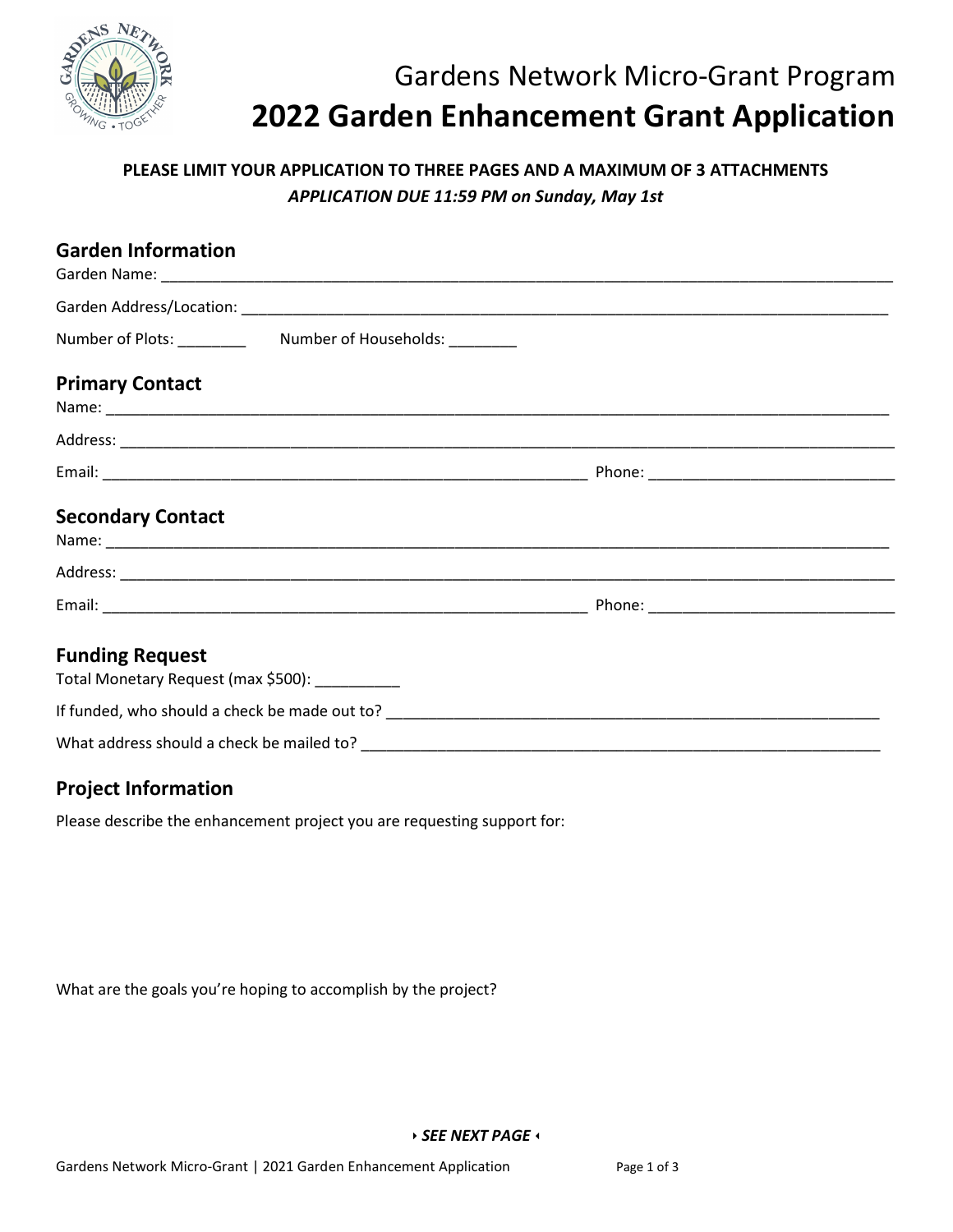| Has your garden leadership discussed and approved this proposal? | $\Box$ Yes | $\Box$ No |
|------------------------------------------------------------------|------------|-----------|
| If not, please explain:                                          |            |           |

#### \*Who should the Gardens Network call if we have questions about your proposal?

Name: \_\_\_\_\_\_\_\_\_\_\_\_\_\_\_\_\_\_\_\_\_\_\_\_\_\_\_\_\_\_\_\_\_\_ Phone Number/Email \_\_\_\_\_\_\_\_\_\_\_\_\_\_\_\_\_\_\_\_\_\_\_\_\_\_\_\_\_\_\_\_

## Budget

| <b>INCOME</b>                                              |    |
|------------------------------------------------------------|----|
| Garden Enhancement Micro-Grant request:                    |    |
| Plot fees collected:                                       |    |
| Other income sources (list below):                         |    |
|                                                            |    |
|                                                            |    |
|                                                            |    |
|                                                            |    |
|                                                            |    |
| <b>Total Income:</b>                                       | \$ |
| <b>EXPENSES</b> -include estimates for all garden expenses |    |
|                                                            |    |
|                                                            |    |
|                                                            |    |
|                                                            |    |
|                                                            |    |
|                                                            |    |
|                                                            |    |
| <b>Total Expenses:</b>                                     | \$ |
| NET Income (income - expenses = net)                       | \$ |

Please list any in-kind contributions to this project (volunteer time, labor, time bank hours, donated professional services, etc.):

| Applications may be sent electronically to:                               |           | Applications may be submitted by mail to:                  |
|---------------------------------------------------------------------------|-----------|------------------------------------------------------------|
| gardens@rootedwi.org.                                                     |           | Rooted WI, Inc                                             |
| Please put 'Garden Enhancement Grant Application'<br>in the subject line. | <b>OR</b> | Attn: Gardens Network<br>2702 International Ln., Suite 200 |
|                                                                           |           |                                                            |